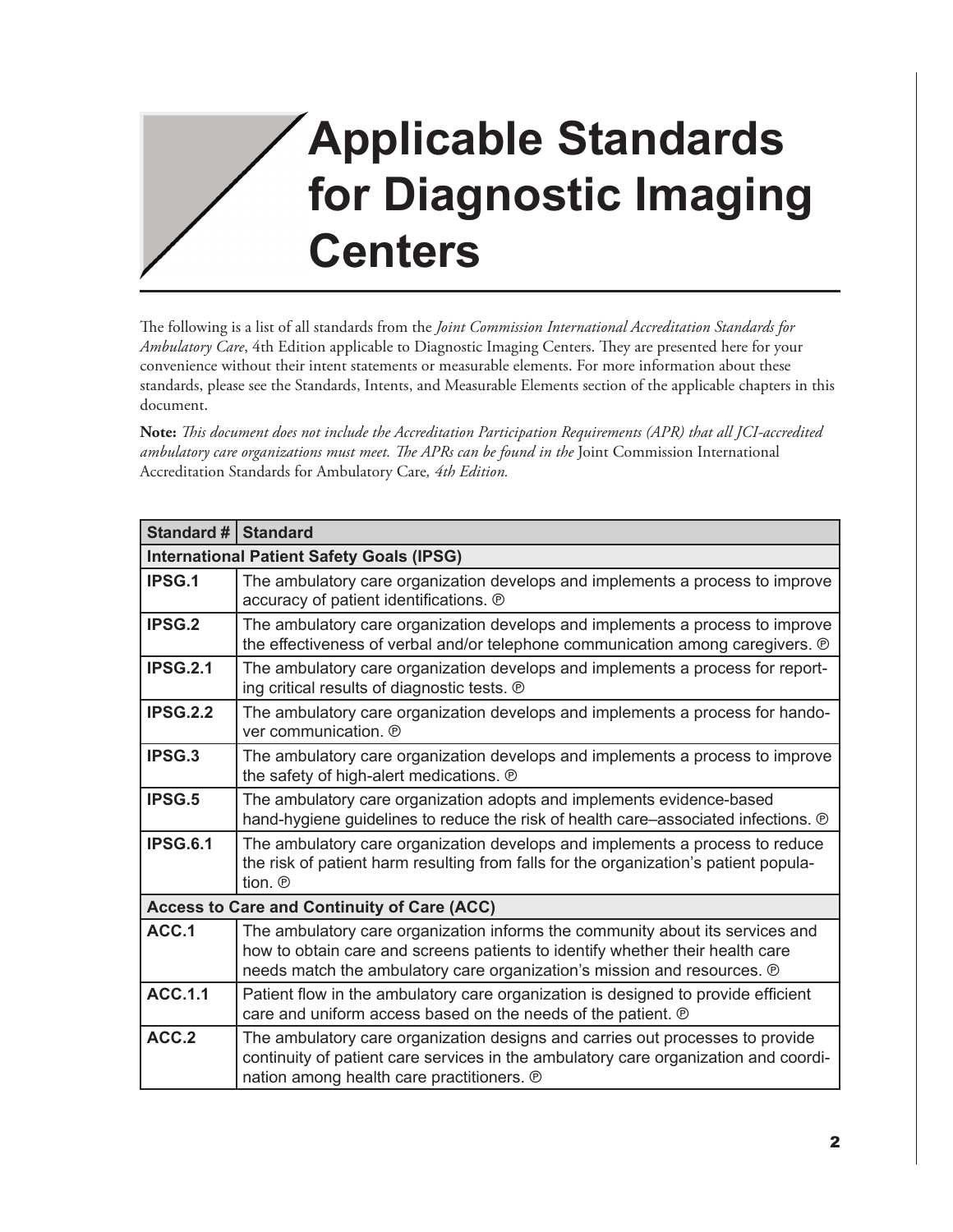| <b>Standard #</b> | <b>Standard</b>                                                                                                                                                                                                                                  |
|-------------------|--------------------------------------------------------------------------------------------------------------------------------------------------------------------------------------------------------------------------------------------------|
| ACC.3             | There is a qualified individual identified as responsible for the patient's care. @                                                                                                                                                              |
| ACC.5             | The ambulatory care organization develops and implements a process to refer<br>patients to other health care practitioners, another level of care, other health care<br>settings, or other organizations to meet their continuing care needs. ®  |
| <b>ACC.5.1</b>    | The ambulatory care organization develops and implements a process to transfer<br>patients to another organization to meet their continuing care needs. ®                                                                                        |
| <b>ACC.5.2</b>    | Information about the care and services that the patient will need when he or she<br>is referred by the ambulatory care organization is communicated to the patient,<br>family, and continuing care practitioner and/or setting.                 |
| ACC.6             | Patient education and follow-up instructions are given in a form and language the<br>patient can understand.                                                                                                                                     |
| ACC.7             | The process for referring or transferring the patient evaluates the need for<br>transportation.                                                                                                                                                  |
|                   | <b>Patient and Family Rights (PFR)</b>                                                                                                                                                                                                           |
| PFR.1             | The ambulatory care organization is responsible for developing and implementing<br>processes that support patients' and families' rights during care. @                                                                                          |
| <b>PFR.1.1</b>    | The ambulatory care organization seeks to reduce physical, language, cultural,<br>and other barriers to access and delivery of services.                                                                                                         |
| <b>PFR.1.2</b>    | The ambulatory care organization provides care that is respectful of the patient's<br>dignity, personal values, and beliefs; and the patient's rights to privacy and confi-<br>dentiality of care and information are respected and protected. @ |
| <b>PFR.1.3</b>    | Patients are protected from verbal abuse and physical assault, and vulnerable<br>populations are identified and protected from additional risks.                                                                                                 |
| PFR.2             | The ambulatory care organization provides care that is respectful of patients' and<br>families' personal values and beliefs and supports their rights to participate in the<br>care process. ®                                                   |
| <b>PFR.2.1</b>    | The ambulatory care organization identifies patient and family responsibilities in<br>the care process. ®                                                                                                                                        |
| PFR.3             | All patients are informed about their rights and responsibilities in a manner and<br>language they can understand.                                                                                                                               |
| PFR.4             | Patient informed consent is obtained through a process defined by the ambula-<br>tory care organization and carried out by trained staff in a manner and language<br>that the patient can understand. ®                                          |
| <b>PFR.4.1</b>    | Informed consent is obtained before surgery, anesthesia, procedural sedation, use<br>of blood and blood products, and other high-risk treatments and procedures. @                                                                               |
| <b>PFR.4.2</b>    | Patients and families receive adequate information about the illness, proposed<br>treatment(s), and health care practitioners so that they can make care decisions.                                                                              |
| <b>PFR.4.3</b>    | The ambulatory care organization establishes a process, within the context of<br>existing law and culture, for when others can grant consent. @                                                                                                  |
|                   | <b>Assessment of Patients (AOP)</b>                                                                                                                                                                                                              |
| <b>AOP.1</b>      | An initial assessment process is used to identify the health care needs of all<br>patients. ®                                                                                                                                                    |
| AOP.2             | All patients are screened for pain and assessed when pain is present.                                                                                                                                                                            |

 $\overline{\phantom{0}}$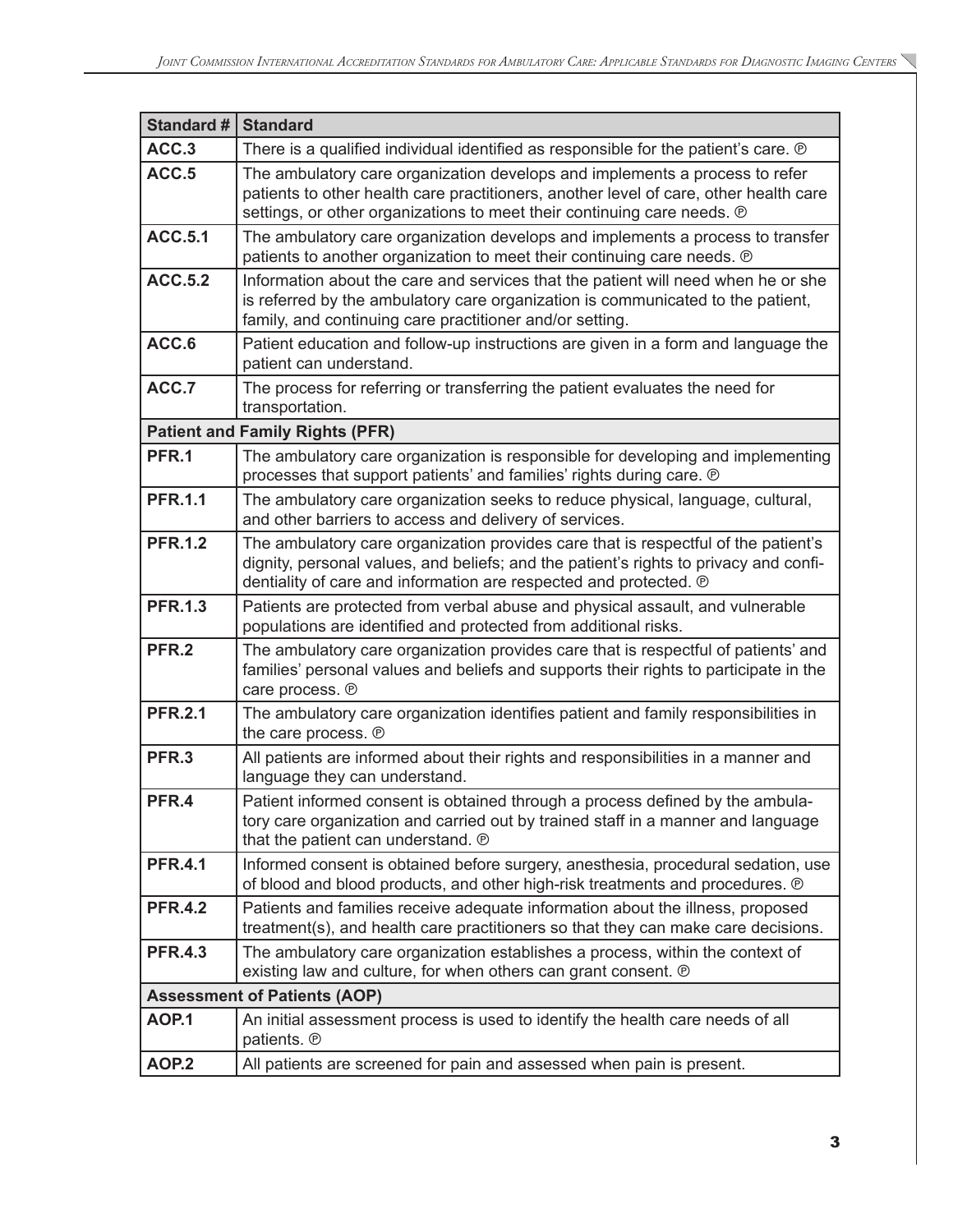| Standard #       | <b>Standard</b>                                                                                                                                                                                                                      |
|------------------|--------------------------------------------------------------------------------------------------------------------------------------------------------------------------------------------------------------------------------------|
| AOP <sub>3</sub> | The ambulatory care organization has a process for obtaining findings from rele-<br>vant outside assessments and incorporating them into the organization's patient<br>assessment process.                                           |
| AOP.4            | There is an established reassessment process for patients requiring additional<br>services or ongoing care. ®                                                                                                                        |
| <b>AOP.5</b>     | The time frame for initial assessments and, as appropriate, reassessment is con-<br>sistent with each patient's needs, organizational policy, and accepted professional<br>guidelines.                                               |
| AOP.6            | Laboratory services are available to meet patient needs, and all such services<br>meet applicable local and national standards, laws, and regulations.                                                                               |
| <b>AOP.6.1</b>   | A qualified individual(s) is responsible for managing the laboratory services within<br>the ambulatory care organization, and all laboratory staff have the required cre-<br>dentials to administer, perform, and interpret tests. @ |
| AOP.6.1.1        | A qualified individual is responsible for the oversight and supervision of point-<br>of-care testing in the ambulatory care organization, and testing is performed by<br>trained and competent staff. ®                              |
| <b>AOP.6.2</b>   | A laboratory safety program is in place, followed, and documented, and compli-<br>ance with the facility management and infection prevention and control programs<br>is maintained. ®                                                |
| AOP.6.2.1        | The laboratory uses a coordinated process to reduce the risks of infection as a<br>result of exposure to infectious diseases and biohazardous materials and waste. @                                                                 |
| <b>AOP.6.3</b>   | Laboratory services provided in the organization meet patient and staff needs, are<br>organized with adequate supplies, and provide proper specimen management. @                                                                    |
| <b>AOP.6.4</b>   | All equipment used for laboratory testing is regularly inspected, maintained, and<br>calibrated, and appropriate records are maintained for these activities. ®                                                                      |
| <b>AOP.6.5</b>   | Quality control procedures for laboratory services are in place, followed, and<br>documented. ®                                                                                                                                      |
| AOP.6.5.1        | There is a process for proficiency testing of laboratory services. @                                                                                                                                                                 |
| <b>AOP.6.6</b>   | Reference/contract laboratories used by the ambulatory care organization are<br>licensed and accredited or certified by a recognized authority.                                                                                      |
| AOP.6.6.1        | The ambulatory care organization identifies measures for monitoring the quality of<br>the services provided by reference/contract laboratories.                                                                                      |
| AOP.7            | Radiology and diagnostic imaging services are available to meet patient needs,<br>and all such services meet applicable local and national standards, laws, and<br>regulations.                                                      |
| <b>AOP.7.1</b>   | A qualified individual(s) is responsible for managing the radiology and diagnostic<br>imaging services. ®                                                                                                                            |
| <b>AOP.7.2</b>   | Individuals with proper qualifications and experience perform diagnostic imaging<br>studies, interpret the results, and report the results.                                                                                          |
| <b>AOP.7.3</b>   | A radiation and/or diagnostic imaging safety program for patients, staff, and<br>visitors is in place, followed, and complies with applicable professional standards,<br>laws, and regulations. ®                                    |
| <b>AOP.7.4</b>   | Radiology and diagnostic imaging study results are available in a timely way as<br>defined by the ambulatory care organization. ®                                                                                                    |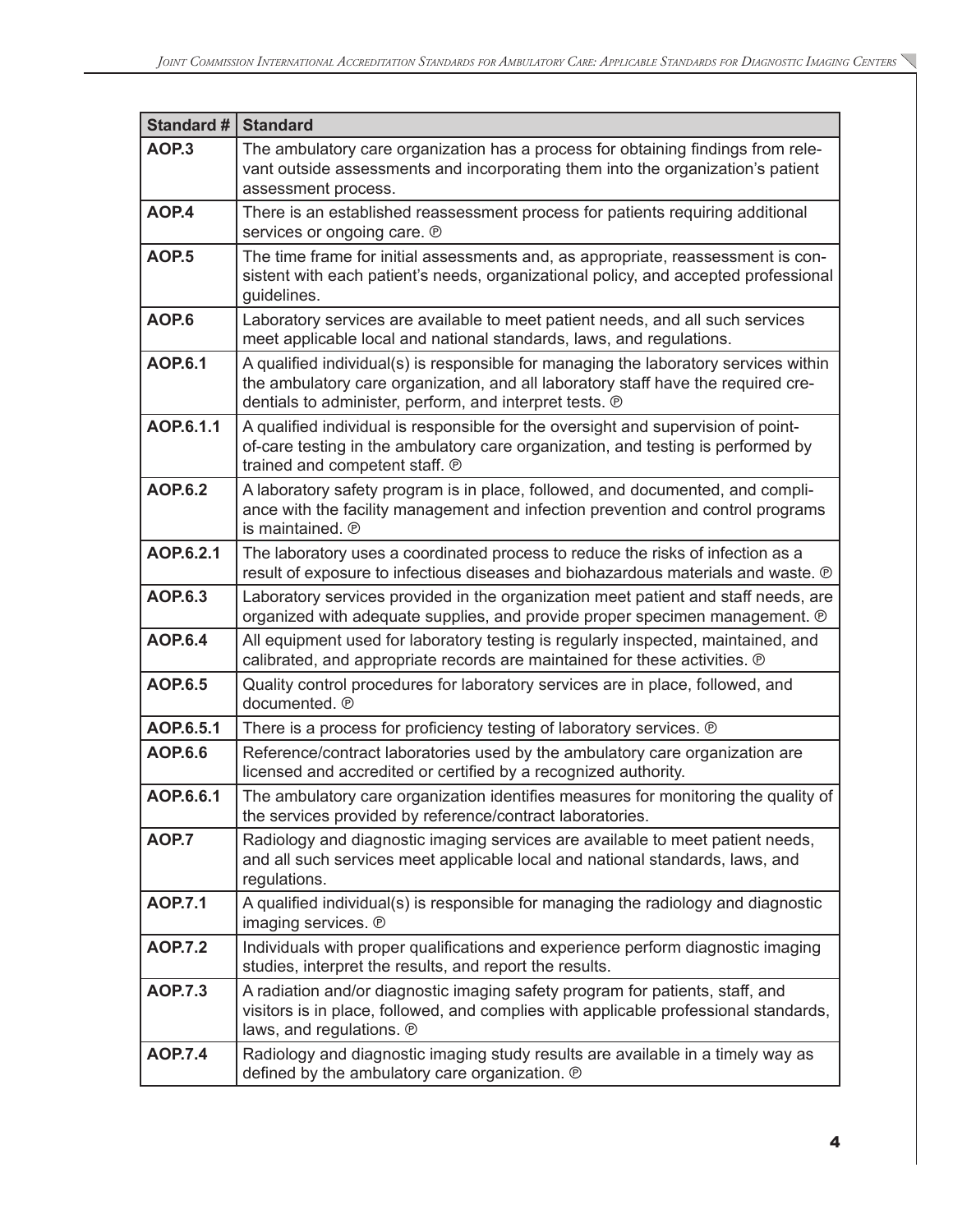| <b>Standard #</b>             | <b>Standard</b>                                                                                                                                                                                                                |  |
|-------------------------------|--------------------------------------------------------------------------------------------------------------------------------------------------------------------------------------------------------------------------------|--|
| <b>AOP.7.5</b>                | All equipment used to conduct radiology and diagnostic imaging studies is reg-<br>ularly inspected, maintained, and calibrated, and appropriate records are main-<br>tained for these activities. ®                            |  |
| <b>AOP.7.6</b>                | Quality control procedures for the radiology and diagnostic imaging services are<br>in place, followed, validated, and documented. @                                                                                           |  |
| <b>AOP.7.7</b>                | The ambulatory care organization regularly reviews quality control results for all<br>outside contracted sources of radiology and diagnostic imaging services.                                                                 |  |
| <b>Care of Patients (COP)</b> |                                                                                                                                                                                                                                |  |
| COP.1                         | The ambulatory care organization provides care and treatment using uniform care<br>processes to all patients that follow applicable laws and regulations. ®                                                                    |  |
| <b>COP.2.1</b>                | Clinical practice guidelines and related clinical pathways and/or clinical protocols<br>as well as other evidence-based recommendations are used to guide patient<br>assessment and treatment and reduce unwanted variation. ® |  |
| COP.3                         | The care of high-risk patients and the provision of high-risk services are guided<br>by professional practice guidelines, laws, and regulations. @                                                                             |  |
| COP <sub>.5</sub>             | Resuscitation services are available throughout the ambulatory care organization.                                                                                                                                              |  |
| COP.7                         | Patients are supported in managing pain effectively. ®                                                                                                                                                                         |  |
|                               | <b>Anesthesia and Surgery Care (ASC)</b>                                                                                                                                                                                       |  |
| ASC.1                         | Sedation and anesthesia services, if provided by the ambulatory care organiza-<br>tion, meet professional standards and applicable local and national standards,<br>laws, and regulations.                                     |  |
| ASC.2                         | A qualified individual(s) is responsible for managing the sedation and anesthesia<br>services.                                                                                                                                 |  |
| ASC.3                         | The administration of procedural sedation is standardized throughout the ambula-<br>tory care organization. ®                                                                                                                  |  |
| <b>ASC.3.1</b>                | Practitioners responsible for procedural sedation and individuals responsible for<br>monitoring patients receiving sedation are qualified. @                                                                                   |  |
| <b>ASC.3.2</b>                | Procedural sedation is administered and monitored according to professional<br>practice guidelines. ®                                                                                                                          |  |
| <b>ASC.3.3</b>                | The risks, benefits, and alternatives related to procedural sedation are discussed<br>with the patient, his or her family, or those who make decisions for the patient.                                                        |  |
|                               | <b>Medication Management and Use (MMU)</b>                                                                                                                                                                                     |  |
| MMU.1                         | Medication use in the ambulatory care organization is organized to meet patient<br>needs, is appropriate to the organization's mission and services, and complies<br>with applicable laws and regulations. ®                   |  |
| MMU.2                         | There is a method for overseeing the ambulatory care organization's medication<br>list, availability of medications, and medication use.                                                                                       |  |
| MMU.3                         | Medications, including emergency medications and medications that require spe-<br>cial handling, are properly and safely stored. ®                                                                                             |  |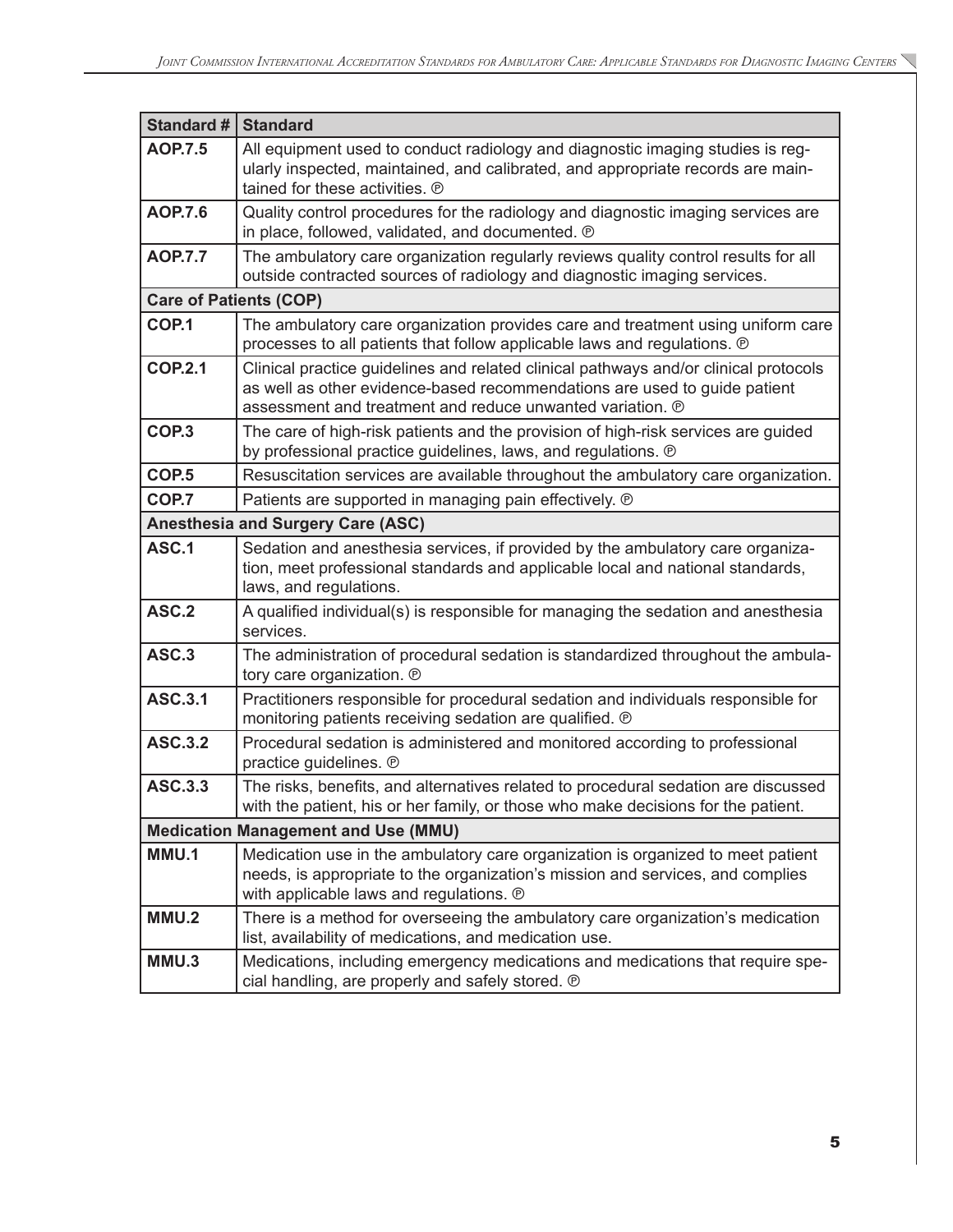| Standard #     | <b>Standard</b>                                                                                                                                                                                                                                |
|----------------|------------------------------------------------------------------------------------------------------------------------------------------------------------------------------------------------------------------------------------------------|
| MMU.4          | The ambulatory care organization identifies a current list of medications taken by<br>the patient at home and reviews the list against all new medication prescribed or<br>dispensed in the organization.                                      |
| <b>MMU.4.1</b> | Medications prescribed and/or administered within the ambulatory care organiza-<br>tion follow standardized processes to ensure patient safety. @                                                                                              |
| MMU.5          | Medications are monitored for patient adherence, clinical effectiveness, and<br>adverse medication effects. ®                                                                                                                                  |
| <b>MMU.5.1</b> | The ambulatory care organization establishes and implements a process for act-<br>ing on medication errors and near misses. ®                                                                                                                  |
|                | <b>Patient and Family Education (PFE)</b>                                                                                                                                                                                                      |
| PFE.1          | The ambulatory care organization provides education that supports patient and<br>family participation in care decisions and care processes.                                                                                                    |
| PFE.2          | Each patient's educational needs related to immediate and ongoing health care<br>needs are assessed and recorded in his or her medical record.                                                                                                 |
| <b>PFE.2.1</b> | The patient's and family's ability to learn and willingness to learn are assessed.                                                                                                                                                             |
| PFE.3          | Education methods include the patient's and family's values and preferences<br>and allow sufficient interaction among the patient, family, and staff for learning to<br>occur.                                                                 |
| PFE.4          | Health care practitioners caring for the patient collaborate to provide education<br>and have the knowledge, time, and communication skills to do so.                                                                                          |
|                | <b>Quality and Patient Safety (QPS)</b>                                                                                                                                                                                                        |
| QPS.1          | The ambulatory care organization's program for quality and patient safety<br>includes both patient and staff safety and includes the organization's risk man-<br>agement and quality control activities. ®                                     |
| QPS.2          | The quality and patient safety program includes the collection, aggregation and<br>analysis of data to support patient care, organization management, and the qual-<br>ity and patient safety program and participation in external databases. |
| QPS.2.1        | Individuals with appropriate experience, knowledge, and skills systematically<br>aggregate and analyze data in the ambulatory care organization.                                                                                               |
| QPS.3          | The ambulatory care organization uses an internal process to validate data. @                                                                                                                                                                  |
| QPS.4          | The ambulatory care organization uses a defined process for identifying and<br>managing sentinel events. ®                                                                                                                                     |
| QPS.5          | Data are always analyzed when undesirable trends and variation are evident from<br>the data. ®                                                                                                                                                 |
| QPS.6          | The ambulatory care organization uses a defined process for the identification<br>and analysis of near-miss events.                                                                                                                            |
| QPS.7          | An ongoing program of risk management is used to identify and to proactively<br>reduce unanticipated adverse events and other safety risks to patients and staff. @                                                                            |
|                | <b>Prevention and Control of Infections (PCI)</b>                                                                                                                                                                                              |
| <b>PCI.1</b>   | One or more individuals oversee all infection prevention and control activities.<br>This individual(s) is qualified in infection prevention and control practices through<br>education, training, experience, or certification.                |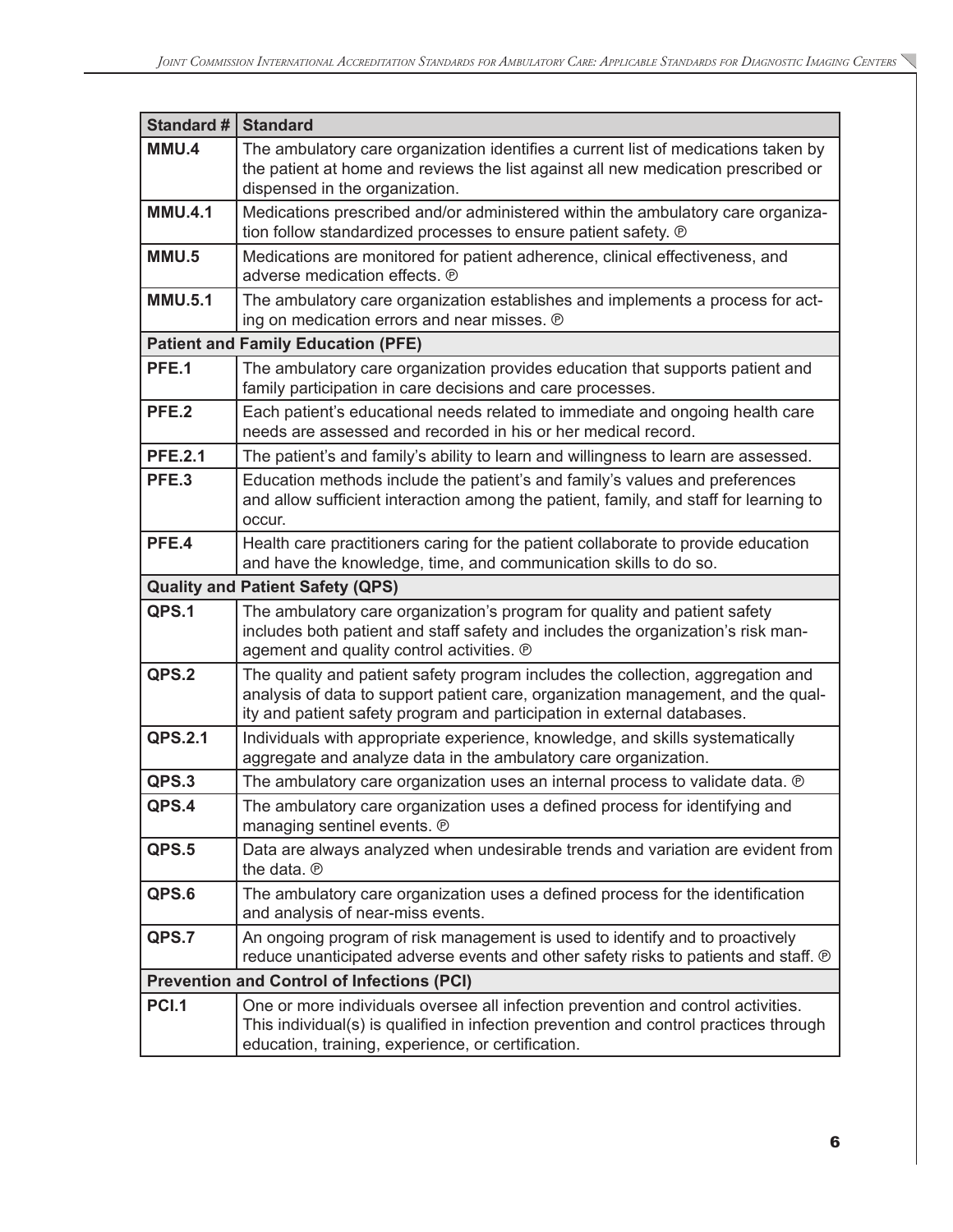| Standard #     | <b>Standard</b>                                                                                                                                                                                                                                                                       |
|----------------|---------------------------------------------------------------------------------------------------------------------------------------------------------------------------------------------------------------------------------------------------------------------------------------|
| <b>PCI.2</b>   | There is a designated coordination mechanism for all infection prevention and<br>control activities that involves physicians, nurses, and others based on the size<br>and complexity of the ambulatory care organization.                                                             |
| <b>PCI.3</b>   | The infection prevention and control program is based on current scientific knowl-<br>edge, accepted practice guidelines, applicable laws and regulations, and stan-<br>dards for sanitation and cleanliness.                                                                         |
| <b>PCI.4</b>   | The ambulatory care organization designs and implements a comprehensive<br>program to reduce the risks of health care-associated infections in patients and<br>staff. ®                                                                                                               |
| <b>PCI.5</b>   | The ambulatory care organization identifies the procedures and processes associ-<br>ated with the risk of infection and implements strategies to reduce infection risk. ®                                                                                                             |
| <b>PCI.6</b>   | The ambulatory care organization reduces the risk of infections associated with<br>medical/surgical/ dental equipment, devices, and supplies by ensuring adequate<br>cleaning, disinfection, sterilization, and storage; and implements a process for<br>managing expired supplies. ® |
| PCI.7          | The ambulatory care organization develops, implements, and tests strategies to<br>respond to the presentation of global communicable diseases. @                                                                                                                                      |
| <b>PCI.8</b>   | The infection prevention and control process is integrated with the ambulatory<br>care organization's overall program for quality and patient safety program using<br>measures that are epidemiologically important to the organization.                                              |
|                | Governance, Leadership, and Direction (GLD)                                                                                                                                                                                                                                           |
| GLD.1          | The structure and authority of the ambulatory care organization's governing entity<br>are described in bylaws, policies and procedures, or similar documents. @                                                                                                                       |
| <b>GLD.1.1</b> | The operational responsibilities and accountabilities of the governing entity are<br>described in a written document(s). ®                                                                                                                                                            |
| GLD.2          | A chief executive is responsible for operating the ambulatory care organization<br>and complying with applicable laws and regulations. @                                                                                                                                              |
| GLD.3          | Ambulatory care organization leaders are identified and collectively responsible<br>for defining the organization's mission and creating the programs and policies<br>needed to fulfill the mission.                                                                                  |
| GLD.4          | Ambulatory care organization leaders plan, develop, and implement a quality and<br>patient safety program and communicate quality and patient safety information to<br>the governing entity.                                                                                          |
| GLD.5          | The ambulatory care organization's leaders prioritize which organization wide<br>clinical and managerial processes and outcomes will be measured and which<br>improvement and patient safety activities will be implemented.                                                          |
| <b>GLD.5.1</b> | The individuals leading the ambulatory care organization's departments and<br>services improve quality and patient safety by participating in organization wide<br>improvement priorities and monitoring and improving the services specific to the<br>department/service.            |
| GLD.6          | Ambulatory care organization leaders are accountable for the review, selection,<br>and monitoring of clinical and nonclinical contracts. ®                                                                                                                                            |

╲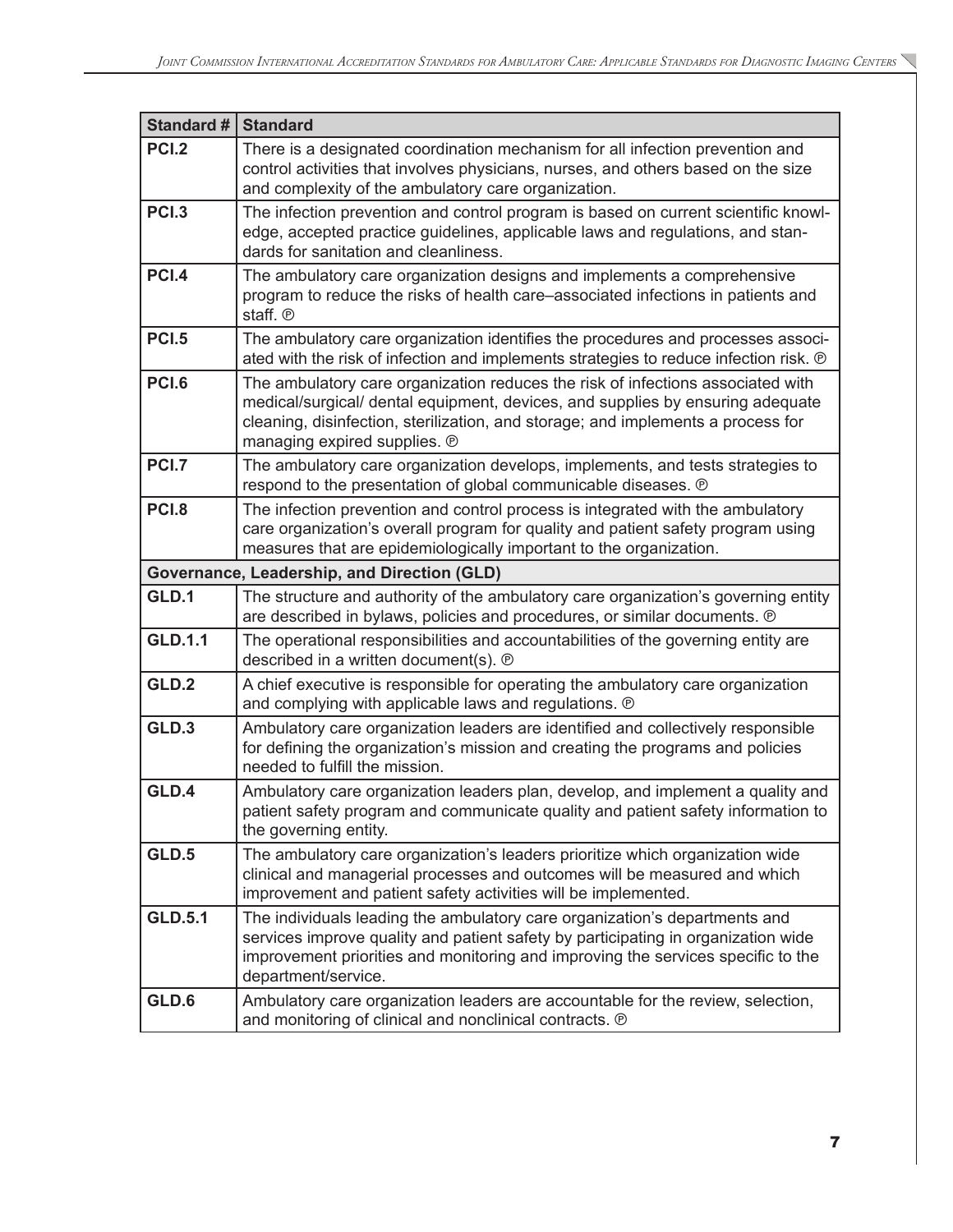| <b>Standard #</b> | <b>Standard</b>                                                                                                                                                                                                                                                                                    |
|-------------------|----------------------------------------------------------------------------------------------------------------------------------------------------------------------------------------------------------------------------------------------------------------------------------------------------|
| <b>GLD.6.1</b>    | Ambulatory care organization leaders ensure that contracts and other arrange-<br>ments are included as part of the ambulatory care organization's quality and<br>patient safety program.                                                                                                           |
| <b>GLD.6.2</b>    | Ambulatory care organization leaders ensure that independent practitioners not<br>employed by the ambulatory care organization have the right credentials and are<br>privileged for the services that they provide to the organization's patients. ®                                               |
| GLD.7             | Ambulatory care organization leaders make decisions related to the purchase or<br>use of resources—human and technical—with an understanding of the quality<br>and safety implications of those decisions.                                                                                         |
| <b>GLD.7.1</b>    | The ambulatory care organization seeks and uses data and information on the<br>safety of the supply chain to protect patients and staff from unstable, contami-<br>nated, defective, and counterfeit supplies.                                                                                     |
| GLD.8             | The ambulatory care organization leaders plan and implement a professional staff<br>structure to support their responsibilities and authority. ®                                                                                                                                                   |
| GLD.9             | The ambulatory care organization establishes a framework for ethical manage-<br>ment that promotes a culture of ethical practices and decision making to ensure<br>that patient care is provided within business, financial, ethical, and legal norms<br>and protects patients and their rights. @ |
| <b>GLD.9.1</b>    | The ambulatory care organization's framework for ethical management addresses<br>operational and business conduct, including disclosure of ownership and any<br>conflicts of interest, and honestly portraying its services to patients. ®                                                         |
| <b>GLD.10</b>     | Ambulatory care organization leaders create and support a culture of safety<br>throughout the organization. ®                                                                                                                                                                                      |
| <b>GLD.11</b>     | Health professional education, when provided within the ambulatory care organi-<br>zation, is guided by the educational parameters defined by the sponsoring aca-<br>demic program and the ambulatory care organization's leaders.                                                                 |
| <b>GLD.12</b>     | Human subjects research, when conducted within the ambulatory care organiza-<br>tion, is guided by laws, regulations, and organization leaders. ®                                                                                                                                                  |
| <b>GLD.13</b>     | The ambulatory care organization has a committee or another way to oversee all<br>research in the ambulatory care organization involving human subjects. ®                                                                                                                                         |
|                   | <b>Facility Management and Safety (FMS)</b>                                                                                                                                                                                                                                                        |
| <b>FMS.1</b>      | The ambulatory care organization assigns an individual(s) to manage the organi-<br>zation's facility management program and ensures compliance with relevant laws,<br>regulations, building and fire safety codes, and facility inspection requirements.                                           |
| <b>FMS.2</b>      | When planning for demolition, construction, or renovation, the ambulatory care<br>organization conducts a preconstruction risk assessment. @                                                                                                                                                       |
| FMS.3             | The ambulatory care organization plans and implements a program to provide a<br>safe physical facility through inspection and planning to reduce risks. ®                                                                                                                                          |
| <b>FMS.3.1</b>    | The ambulatory care organization plans and implements a program to provide a<br>secure environment for patients, families, staff, and visitors. @                                                                                                                                                  |
| <b>FMS.4</b>      | The ambulatory care organization has a program for the inventory, handling, stor-<br>age, use, control, and disposal of hazardous materials and waste. @                                                                                                                                           |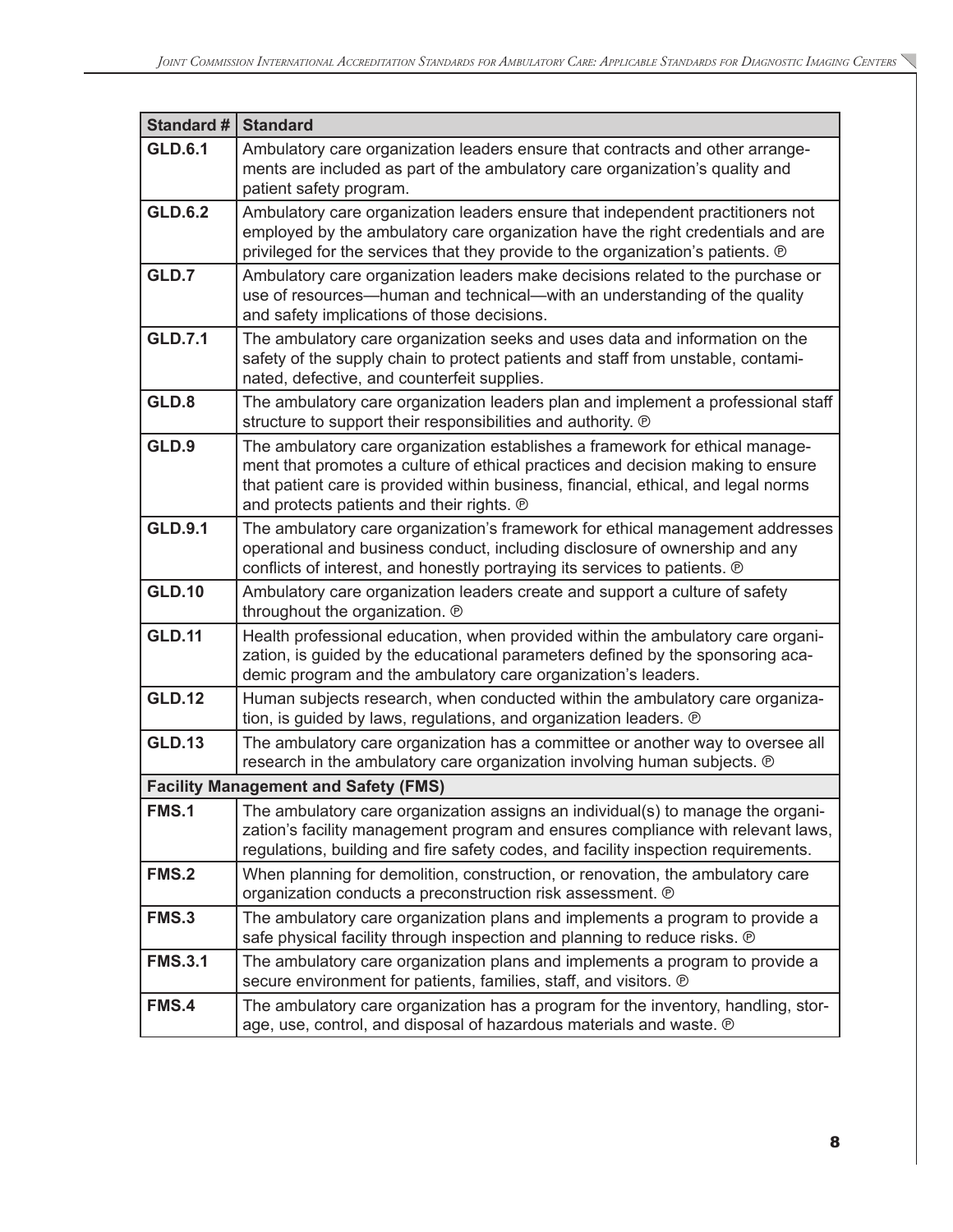| <b>Standard #</b> | <b>Standard</b>                                                                                                                                                                                                                                                                                     |
|-------------------|-----------------------------------------------------------------------------------------------------------------------------------------------------------------------------------------------------------------------------------------------------------------------------------------------------|
| <b>FMS.6</b>      | The ambulatory care organization establishes and implements a program for the<br>prevention, early detection, suppression, abatement, and safe exit from the facil-<br>ity in response to fires and nonfire emergencies. ®                                                                          |
| <b>FMS.6.1</b>    | The fire safety program includes limiting smoking by staff and patients to desig-<br>nated non-patient care areas of the facility. ®                                                                                                                                                                |
| <b>FMS.6.1.1</b>  | The fire safety program includes limiting smoking by staff and patients to desig-<br>nated non-patient care areas of the facility. ®                                                                                                                                                                |
| <b>FMS.7</b>      | The ambulatory care organization establishes and implements a program for<br>inspecting, testing, and maintaining medical equipment. @                                                                                                                                                              |
| <b>FMS.8</b>      | The ambulatory care organization establishes and implements a program to<br>ensure that utility systems are inspected, tested, maintained, and improved. @                                                                                                                                          |
| <b>FMS.8.1</b>    | The ambulatory care organization has emergency processes to protect facility<br>occupants in the event of power failure or interruption and water contamination. @                                                                                                                                  |
| FMS.9             | The ambulatory care organization educates and trains all staff members about<br>their roles in providing a safe and effective patient care facility.                                                                                                                                                |
|                   | <b>Staff Qualification and Education (SQE)</b>                                                                                                                                                                                                                                                      |
| SQE.1             | The ambulatory care organization develops a staffing plan that identifies the<br>number of staff and defines the desired education, skills, knowledge, and other<br>requirements of all staff members needed to meet the ambulatory care organiza-<br>tion's mission and provide safe patient care. |
| <b>SQE.1.1</b>    | Each staff member's responsibilities are defined in a current job description. @                                                                                                                                                                                                                    |
| SQE.2             | The ambulatory care organization uses a defined process to ensure that clinical<br>and nonclinical staff knowledge and skills are consistent with the requirements of<br>the position.                                                                                                              |
| SQE.3             | All new clinical and nonclinical staff members are oriented to the ambulatory care<br>organization and to their specific job responsibilities.                                                                                                                                                      |
| SQE.4             | The competence to carry out job responsibilities to meet patient need is continu-<br>ally assessed, maintained, improved, and documented for each staff member. @                                                                                                                                   |
| SQE.5             | Each staff member receives ongoing in-service and other education and training<br>to maintain or to advance his or her skills and knowledge.                                                                                                                                                        |
| SQE.6             | The ambulatory care organization develops and implements a staff health and<br>safety program. @                                                                                                                                                                                                    |
| SQE.7             | The ambulatory care organization has a uniform process to gather, verify, and<br>evaluate the credentials (education, licensure/registration, and other credentials)<br>of those medical staff members permitted to provide patient care without supervi-<br>sion. ®                                |
| SQE.8             | The ambulatory care organization has a standardized, objective, evidence-based<br>procedure to authorize medical staff members to treat patients and/or to provide<br>other clinical services consistent with their qualifications. @                                                               |
| SQE.9             | The ambulatory care organization uses an ongoing standardized process to<br>evaluate the quality and safety of the patient care provided by each medical staff<br>member and uses this information to continue clinical privileges with or without<br>modification. ®                               |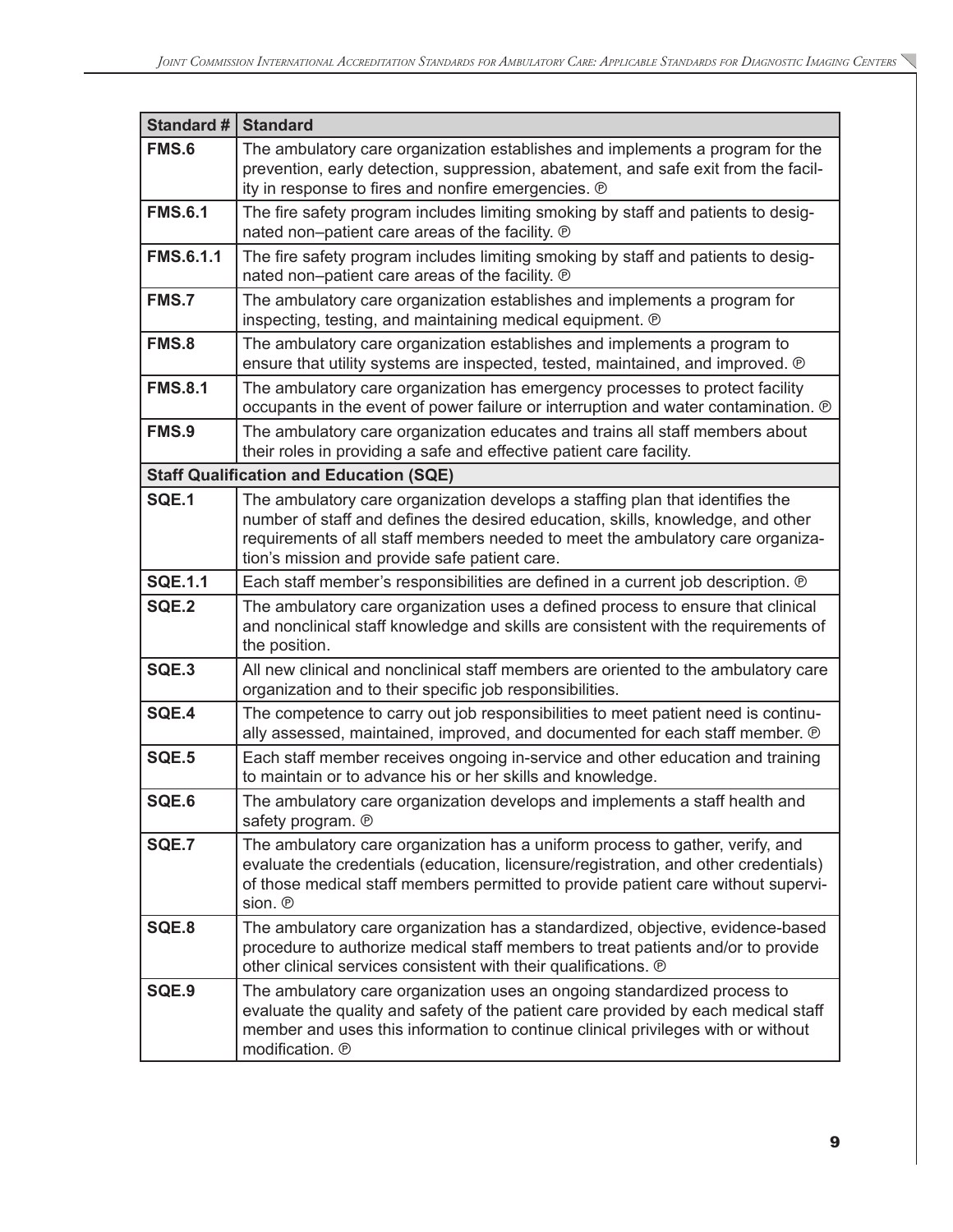| Standard #     | <b>Standard</b>                                                                                                                                                                                                                                                 |
|----------------|-----------------------------------------------------------------------------------------------------------------------------------------------------------------------------------------------------------------------------------------------------------------|
| <b>SQE.10</b>  | The ambulatory care organization has a uniform process to gather, to verify, and<br>to evaluate the nursing staff's credentials (license, education, training, and expe-<br>rience). ®                                                                          |
| <b>SQE.11</b>  | The ambulatory care organization has a uniform process to gather, to verify, and<br>to evaluate other health care practitioners' credentials (license, education, train-<br>ing, and experience). ®                                                             |
|                | <b>Management of Information (MOI)</b>                                                                                                                                                                                                                          |
| <b>MOI.1</b>   | The ambulatory care organization meets the information needs of all those who<br>provide clinical services, those who manage the organization, and those outside<br>the organization who require data and information from the ambulatory care<br>organization. |
| <b>MOI.2</b>   | Confidentiality, security, and integrity of data and information are maintained. ®                                                                                                                                                                              |
| <b>MOI.3</b>   | The ambulatory care organization determines the retention time of records, data,<br>and information. ®                                                                                                                                                          |
| <b>MOI.4</b>   | The ambulatory care organization uses standardized diagnosis and procedure<br>codes and ensures the uniform use of approved symbols and abbreviations<br>across the organization.                                                                               |
| <b>MOI.5</b>   | Records and information are protected against loss, destruction, tampering, and<br>unauthorized access or use. ®                                                                                                                                                |
| <b>MOI.6</b>   | Written documents, including policies, procedures, and programs, are managed<br>in a consistent and uniform manner. ®                                                                                                                                           |
| <b>MOI.6.1</b> | The policies, procedures, programs, and other documents that guide consistent<br>and uniform clinical and nonclinical processes and practices are fully imple-<br>mented. ®                                                                                     |
| <b>MOI.7</b>   | The ambulatory care organization initiates and maintains a standardized medical<br>record for every patient assessed or treated and determines the record's content,<br>format, and location of entries. ®                                                      |
| <b>MOI.7.1</b> | The medical record contains sufficient information to identify the patient, sup-<br>port the diagnosis, justify the treatment, and document the course and results of<br>treatment.                                                                             |
| <b>MOI.8</b>   | The ambulatory care organization identifies those authorized to have access to<br>and make entries in patient medical records. ®                                                                                                                                |
| <b>MOI.9</b>   | The ambulatory care organization has a process to address the proper use of<br>the copy-and-paste, auto-fill, and auto-correct functions when electronic medical<br>records are used. ®                                                                         |
| <b>MOI.10</b>  | As part of its monitoring and performance improvement activities, the ambulatory<br>care organization regularly assesses the content, completeness, and legibility of<br>patient medical records.                                                               |
| <b>MOI.11</b>  | Health information technology systems are assessed and tested prior to imple-<br>mentation within the ambulatory care organization and evaluated for quality and<br>patient safety following implementation.                                                    |

 $\overline{\phantom{0}}$